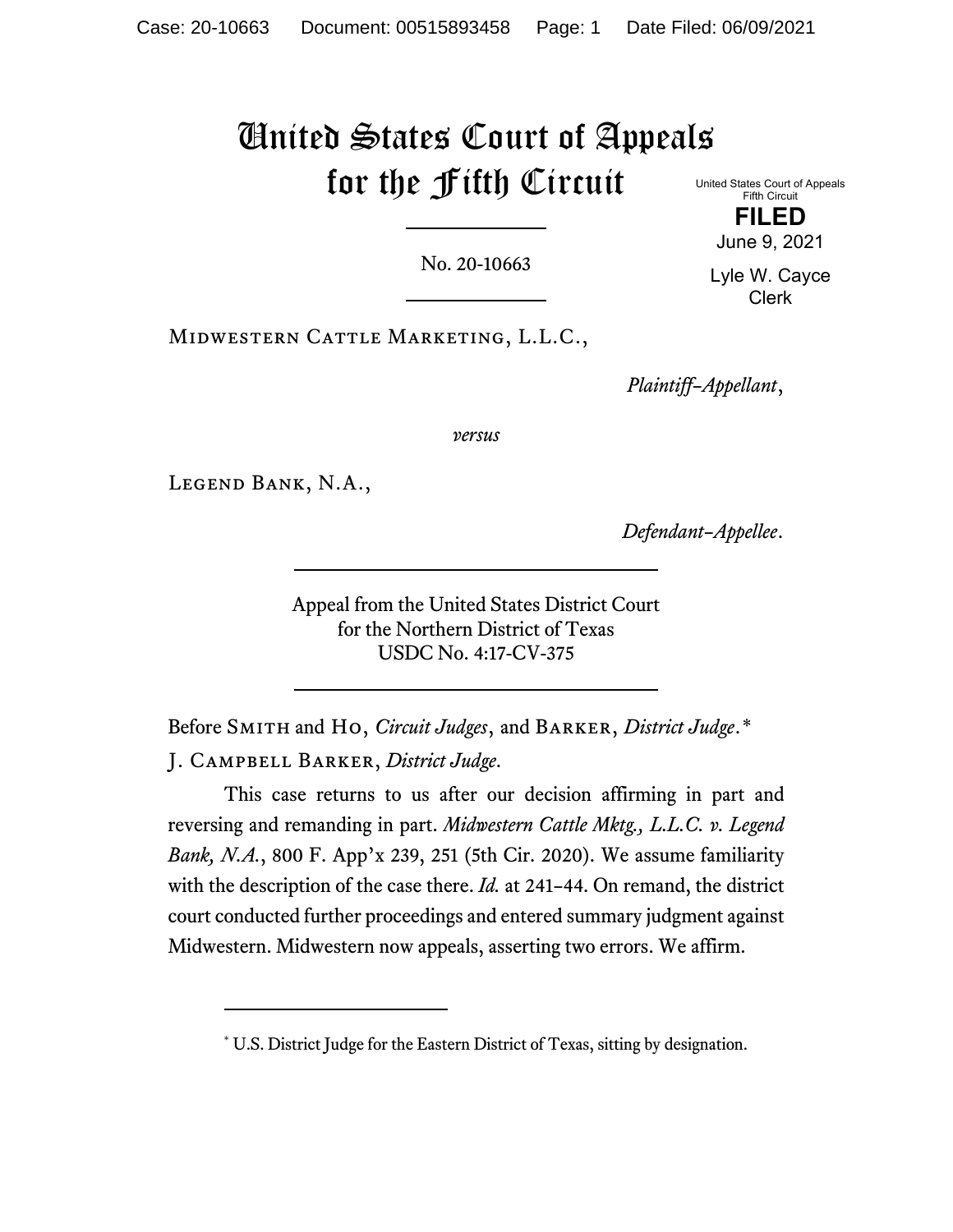## No. 20-10663

A summary judgment is reviewed de novo, *Petro Harvester Operating Co. v. Keith*, 954 F.3d 686, 691 (5th Cir. 2020), while a district court's invocation of equitable defenses, like unclean hands, is reviewed for abuse of discretion, *Midwestern Cattle Mktg.*, 800 F. App'x at 245. *See also In re Coastal Plains, Inc.*, 179 F.3d 197, 205 (5th Cir. 1999) (recognizing the abuseof-discretion standard of review for other equitable doctrines).

**1.** Midwestern first asserts error in the district court's conclusion that our decision "remanded only plaintiff's claim for money had and received and not a separate unjust enrichment claim (as [Midwestern Cattle] represents)." Contrary to Midwestern's argument that we also remanded a separate claim of unjust enrichment, our opinion expressly stated that we "only reinstate [Midwestern Cattle's] money had and received claim." *Midwestern Cattle Mktg.*, 800 F. App'x at 251. Likewise, our decretal language reversed as to only one claim and one remedy, not also a second, separate claim. *Id.* ("For the foregoing reasons, we REVERSE the district court's summary judgment order dismissing [Midwestern Cattle's] claim for money had and received and rejecting [Midwestern Cattle's] request for imposition of a constructive trust.").

Indeed, our opinion expressly distinguished the conceptual "theory" of unjust enrichment from an "independent claim" under Texas law for money had and received. *Id.* at 245 n.14 (treating a money-had-and-received claim as itself being a recovery "on an unjust enrichment theory"). That view aligns with Texas state courts' understanding that unjust enrichment describes the nature of certain claims and remedies, not a distinct cause of action itself. *See Argyle Indep. Sch. Dist. ex rel. Bd. of Trs. v. Wolf*, 234 S.W.3d 229, 246 (Tex. App. 2007) ("Unjust enrichment, itself, is not an independent cause of action . . . ."); *Mowbray v. Avery*, 76 S.W.3d 663, 679 (Tex. App. 2002). Other federal courts applying Texas law agree. *See Villareal v. First Presidio Bank*, 283 F. Supp. 3d 548, 553 n.5 (W.D. Tex.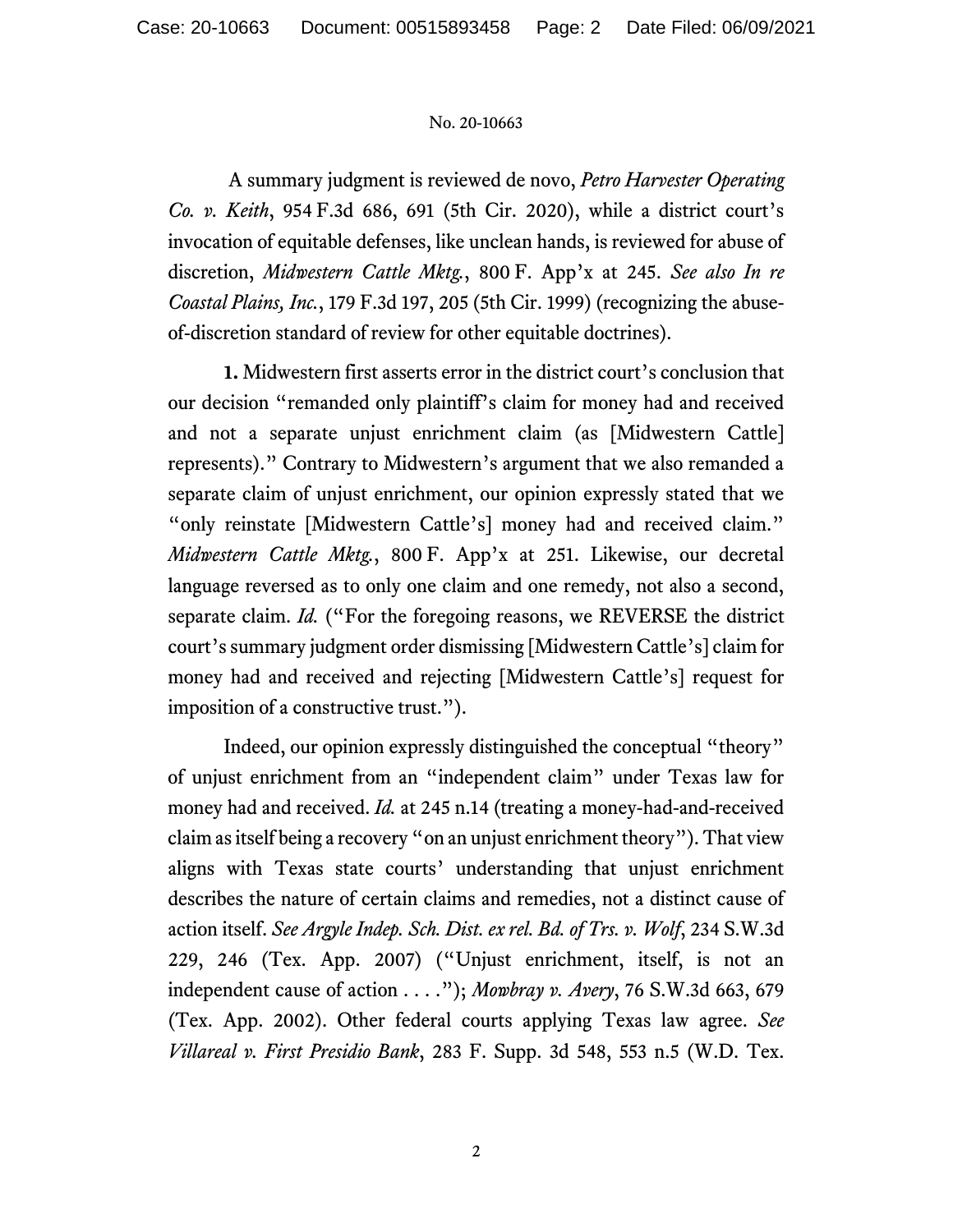## No. 20-10663

2017); *Hancock v. Chi. Title Ins. Co.*, 635 F. Supp. 2d 539, 560 (N.D. Tex. 2009) (collecting cases).

Our opinion did once refer to Midwestern's "claims," plural, for money had and received and unjust enrichment. *Midwestern Cattle Mktg.*, 800 F. App'x at 247. But that language appears to have just echoed Midwestern's own pleading convention; Midwestern styled several remedial theories as discrete counts in its complaint. *Id.* at 244 (noting Midwestern's pleading of unjust enrichment as Count Three, exemplary damages as Count Twelve, and attorney's fees as Count Thirteen). Our language reflecting that pleading choice did not *sub silentio* endorse unjust enrichment as an independent cause of action. Midwestern's argument about the section headings in our opinion has even less force, for the section headings indisputably included remedial theories such as a constructive trust. *Id.* at 247.

Because we did not remand an independent unjust-enrichment claim, Midwestern's argument about the treatment of such a claim on remand that the district court supposedly granted summary judgment on that claim without notice—is unpersuasive.

**2.** Midwestern also finds fault in the district court's disposition of the money-had-and-received claim that we did remand. We perceive no error.

First, Midwestern argues that its Seventh Amendment right to a trial by jury for actions at common law bars summary judgment on this claim because money had and received is an action at law. But even for actions at law, the Supreme Court has long held that "summary judgment does not violate the Seventh Amendment." *Parklane Hosiery Co. v. Shore*, 439 U.S. 322, 336 (1979) (citing *Fid. & Deposit Co.of Md. v. United States*, 187 U.S. 315, 319–21 (1902)).

Second, Midwestern disputes the district court's weighing of certain facts in determining that the unclean-hands defense bars relief on the money-